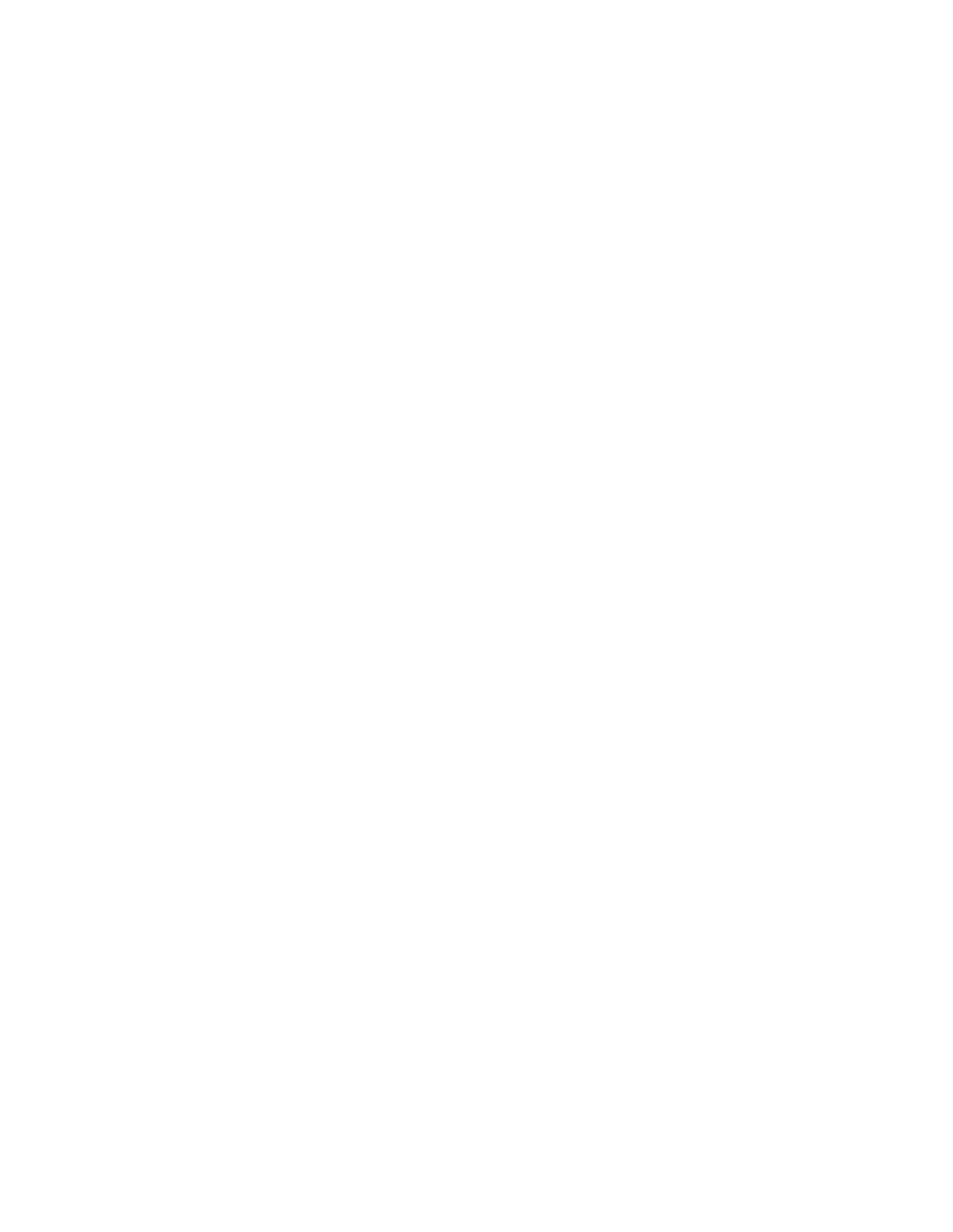A BILL to amend the Code of West Virginia, 1931, as amended, by adding thereto a new section, designated §12-1-14, relating to providing banking services for medical cannabis; providing findings; defining terms; authorizing Treasurer to competitively bid for financial institutions to provide banking services; providing for disposition of penalties collected pursuant to the West Virginia Medical Cannabis Act; authorizing the Treasurer to hold funds outside treasury until permitted to transfer money to state main disbursement account; authorizing Treasurer to charge fees for providing services; creating the Treasurer's Medical Cannabis Fund; requiring the Enterprise Resource Planning Board to configure wvOASIS to allow deposits in, investing moneys in, and making payments from the accounts established by the Treasurer at a selected financial institution; establishing that action under section not unlawful; providing that the Commissioner of Financial Institutions shall not prohibit, penalize, incentivize or otherwise impair a financial institution from providing services under the Act in certain instances; providing that no cause of action exists against the Treasurer and state officers and employees involved in cannabis- related banking or financial services in their personal capacities in certain circumstances; and providing that the state will defend and indemnify the Treasurer and any state officers and employees involved in cannabis-related banking services provided within the scope 18 of their duties or employment in accordance with the West Virginia Medical Cannabis Act. *Be it enacted by the Legislature of West Virginia:*

### **ARTICLE 1. STATE DEPOSITORIES.**

### **§12-1-14. Banking Services for Medical Cannabis.**

 (a) The Legislature finds and declares that the inability to provide banking services needed 2 to collect and remit the fees, penalties, and taxes authorized under the West Virginia Medical Cannabis Act has delayed the implementation and is precluding access by the patients potentially eligible to be prescribed medical cannabis and investment by the persons and entities interested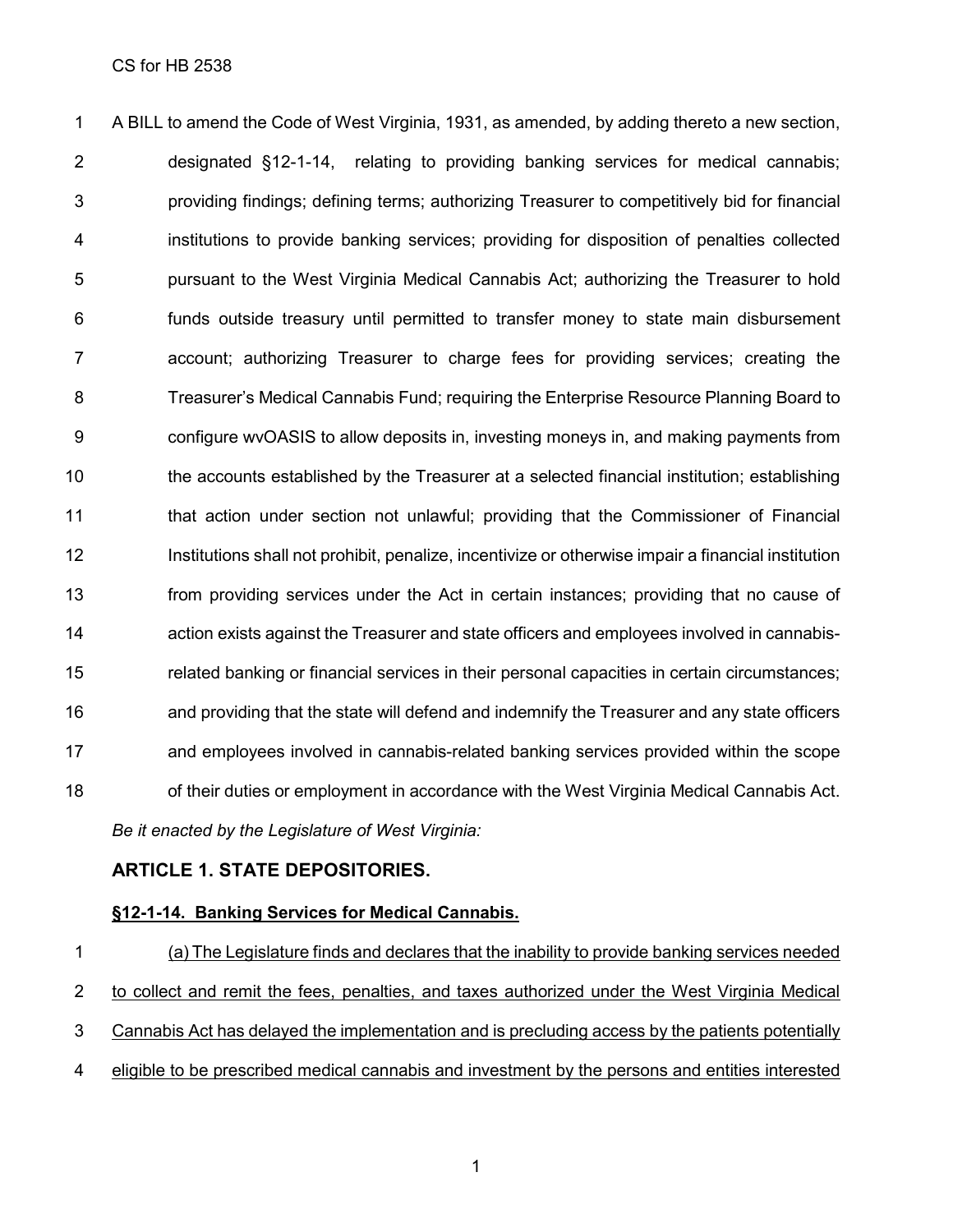| 5     | in providing services under the Act. The purpose of this section is to provide a solution to the                   |
|-------|--------------------------------------------------------------------------------------------------------------------|
| $\,6$ | banking problems encountered by the state in connection with the Act.                                              |
| 7     | (b) The following words when used in this section shall have the following meanings,                               |
| 8     | unless the context clearly indicates otherwise,                                                                    |
| 9     | (1) "Act" means the West Virginia Medical Cannabis Act in §16A-1-1 et seg. of this code;                           |
| 10    | (2) "Financial institution" means a bank, national banking association, a non-bank financial                       |
| 11    | institution, a bank and trust company, a trust company, a savings and loan association, a building                 |
| 12    | and loan association, a mutual savings bank, a credit union or a savings bank;                                     |
| 13    | (3) "Non-bank financial institution" means a financial institution that does not have a                            |
| 14    | banking license or is not supervised by a state, national or international banking regulatory                      |
| 15    | <u>agency. If a non-bank financial institution is a selected financial institution, it shall post a collateral</u> |
| 16    | bond of not less than 125 percent of the amounts on deposit with the Treasurer in lieu of any other                |
| 17    | collateral requirement in this article.                                                                            |
| 18    | (4) "Selected financial institution" means a financial institution selected by the Treasurer                       |
| 19    | under this section to receive, invest, and disperse the fees, penalties, and taxes authorized under                |
| 20    | the Act;                                                                                                           |
| 21    | (4) "Treasurer" means the State Treasurer.                                                                         |
| 22    | The Treasurer shall select by competitive bid one or more financial institutions to<br>(C)                         |
| 23    | provide banking services for the fees, penalties, and taxes collected under the Act and is                         |
| 24    | authorized to pay any fees charged by a selected financial institution. A contract awarded by the                  |
| 25    | Treasurer under the section may be extended as long as the Treasurer determines an extension                       |
| 26    | is in the best interest of the state. A financial institution selected shall meet the requirements of              |
| 27    | this chapter for a state depository and any other applicable requirements of this section.                         |
| 28    | (d) The Medical Cannabis Program Fund authorized in §16A-9-2 of this code shall receive                            |
| 29    | all civil penalties collected under §16A-12-8 of this code. Any method of receipt, remittance,                     |
| 30    | payment, or transfer authorized by the Treasurer are acceptable under the Act.                                     |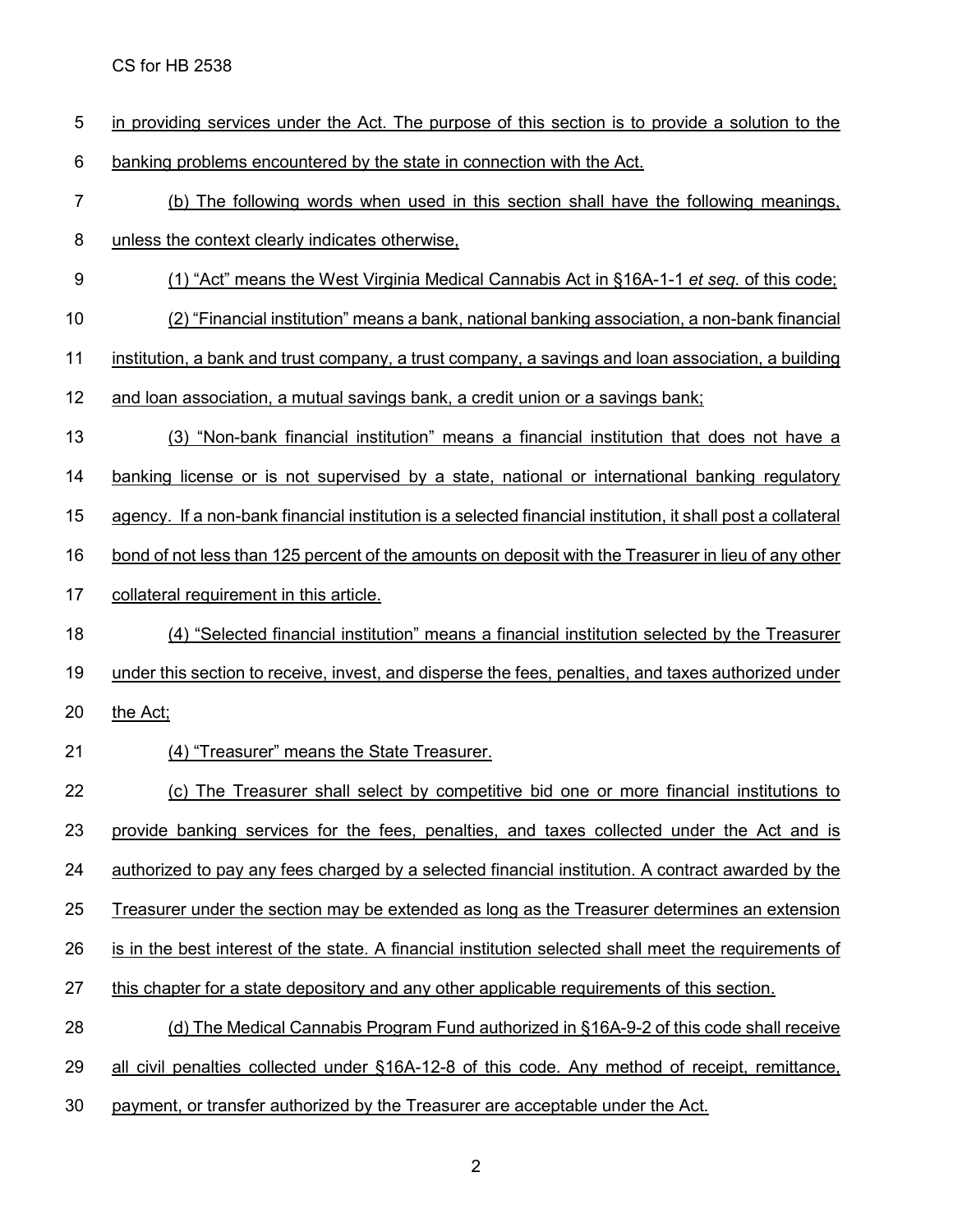| 31 | (e) The Treasurer's office may authorize the Medical Cannabis Program Fund be held in                |
|----|------------------------------------------------------------------------------------------------------|
| 32 | one or more accounts at a selected financial institution outside the treasury until the Treasurer is |
| 33 | able to lawfully transfer moneys to the main disbursement account of the state. Moneys in the        |
| 34 | Medical Cannabis Program Fund may be invested by a financial institution or the West Virginia        |
| 35 | Board of Treasury Investments and earnings shall accrue to the Medical Cannabis Program Fund.        |
| 36 | (f) The Treasurer may charge fees for providing banking services under the Act, including            |
| 37 | without limitation, fees for expenses incurred, oversight, and compliance. The Treasurer's Medical   |
| 38 | Cannabis Fund is hereby created to receive all fees charged by the Treasurer. The Treasurer          |
| 39 | may authorize the Treasurer's Medical Cannabis Fund held in an account at a selected financial       |
| 40 | institution outside the treasury until the Treasurer is lawfully able to transfer moneys to the main |
| 41 | disbursement account of the state. When the financial institution holding the state concentration    |
| 42 | account will accept the medical cannabis funds of the state, the Treasurer shall transfer the funds  |
| 43 | and close the accounts created under this section. Moneys in the Treasurer's Medical Cannabis        |
| 44 | <u>Fund shall be expended for the expenses incurred, oversight and compliance, and may be</u>        |
| 45 | invested by a financial institution or the West Virginia Board of Treasury Investments with earnings |
| 46 | accruing to the fund.                                                                                |
| 47 | (g) The Enterprise Resource Planning Board shall configure wvOASIS to allow deposit in,              |
| 48 | investing moneys in, and making payments from the accounts established by the Treasurer              |
| 49 | pursuant to this section at a selected financial institution.                                        |
| 50 | (h)(1) Actions taken under and in accordance with this section shall not be considered               |
| 51 | unlawful under any provision of this code.                                                           |
| 52 | (2) The Commissioner of Financial Institutions shall not prohibit, penalize, incentivize, or         |
| 53 | otherwise impair a financial institution from providing services to a person or entity involved in a |
| 54 | medical cannabis-related business functioning under the Medical Cannabis Act solely because          |
| 55 | the person or entity is a grower, processor, dispensary, owner of any proportion, operator,          |
| 56 | employee, patient, caregiver, family or household member, financial broker, or other similar         |